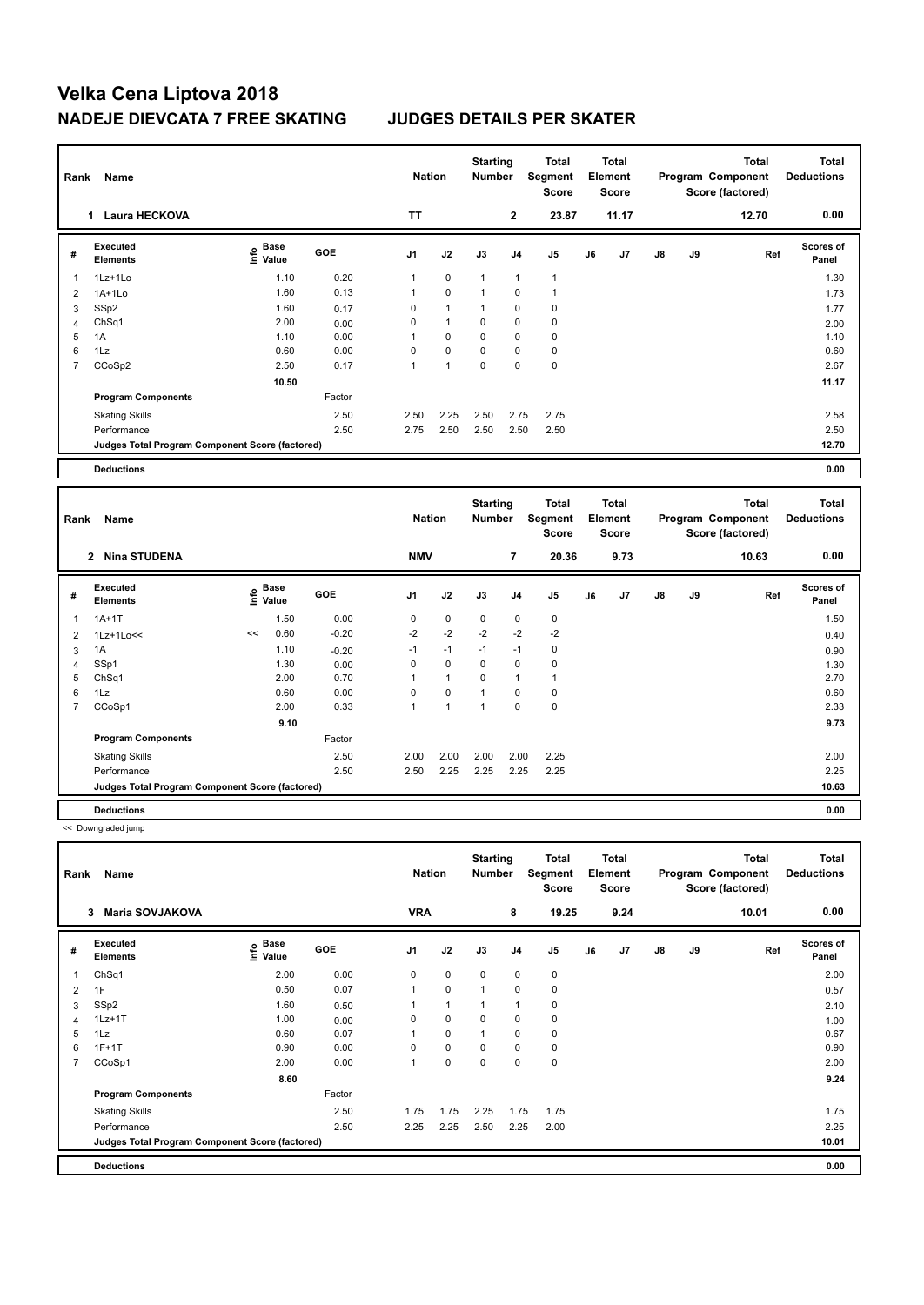| Rank | Name                                            |              |                           |         | <b>Nation</b>  |              | <b>Starting</b><br><b>Number</b> |                | <b>Total</b><br>Segment<br><b>Score</b> |    | <b>Total</b><br>Element<br><b>Score</b> |               |    | <b>Total</b><br>Program Component<br>Score (factored) | <b>Total</b><br><b>Deductions</b> |
|------|-------------------------------------------------|--------------|---------------------------|---------|----------------|--------------|----------------------------------|----------------|-----------------------------------------|----|-----------------------------------------|---------------|----|-------------------------------------------------------|-----------------------------------|
|      | 4 Paulina BENOVA                                |              |                           |         | <b>PNS</b>     |              |                                  | 9              | 18.25                                   |    | 8.25                                    |               |    | 10.00                                                 | 0.00                              |
| #    | <b>Executed</b><br><b>Elements</b>              |              | Base<br>e Base<br>⊆ Value | GOE     | J <sub>1</sub> | J2           | J3                               | J <sub>4</sub> | J5                                      | J6 | J7                                      | $\mathsf{J}8$ | J9 | Ref                                                   | <b>Scores of</b><br>Panel         |
| 1    | 1F                                              |              | 0.50                      | 0.00    | 0              | 0            | $\mathbf 0$                      | 0              | 0                                       |    |                                         |               |    |                                                       | 0.50                              |
| 2    | 1A+SEQ+1T*                                      | $\pmb{\ast}$ | 0.88                      | $-0.40$ | $-2$           | $-2$         | $-3$                             | $-2$           | $-2$                                    |    |                                         |               |    |                                                       | 0.48                              |
| 3    | CoSp1                                           |              | 1.70                      | 0.17    | 1              | $\mathbf{1}$ | 0                                | 0              | $\pmb{0}$                               |    |                                         |               |    |                                                       | 1.87                              |
| 4    | 1Lz+1Lo                                         |              | 1.10                      | 0.00    | $\Omega$       | $\mathbf 0$  | 0                                | $\mathbf 0$    | $\mathbf 0$                             |    |                                         |               |    |                                                       | 1.10                              |
| 5    | ChSq1                                           |              | 2.00                      | 0.00    | 0              | $\mathbf 0$  | $-1$                             | $\mathbf 0$    | $\pmb{0}$                               |    |                                         |               |    |                                                       | 2.00                              |
| 6    | $1F+1Lo$                                        |              | 1.00                      | 0.00    | $-1$           | 0            | 0                                | 0              | 0                                       |    |                                         |               |    |                                                       | 1.00                              |
| 7    | SSp1                                            |              | 1.30                      | 0.00    | 0              | $\mathbf 0$  | $\mathbf 0$                      | $\mathbf 0$    | $\pmb{0}$                               |    |                                         |               |    |                                                       | 1.30                              |
|      |                                                 |              | 8.48                      |         |                |              |                                  |                |                                         |    |                                         |               |    |                                                       | 8.25                              |
|      | <b>Program Components</b>                       |              |                           | Factor  |                |              |                                  |                |                                         |    |                                         |               |    |                                                       |                                   |
|      | <b>Skating Skills</b>                           |              |                           | 2.50    | 1.75           | 1.75         | 2.25                             | 2.00           | 2.00                                    |    |                                         |               |    |                                                       | 1.92                              |
|      | Performance                                     |              |                           | 2.50    | 2.00           | 2.25         | 2.25                             | 2.00           | 2.00                                    |    |                                         |               |    |                                                       | 2.08                              |
|      | Judges Total Program Component Score (factored) |              |                           |         |                |              |                                  |                |                                         |    |                                         |               |    |                                                       | 10.00                             |
|      | <b>Deductions</b>                               |              |                           |         |                |              |                                  |                |                                         |    |                                         |               |    |                                                       | 0.00                              |
|      | * Invalid element                               |              |                           |         |                |              |                                  |                |                                         |    |                                         |               |    |                                                       |                                   |

**Total Deductions Total Program Component Score (factored) Total Element Segment Score Total Score Starting Rank Name Nation Nation # Executed Elements Base Value GOE J1 J2 J3 J4 J5 J6 J7 J8 J9 Scores of Panel** 1 1.00 0.00 0 0 0 0 0 **Ref**  1F+1Lo 1.00 **Info 5 Magdalena JANCOVICOVA NRH 1 18.14 7.93 10.21 0.00** 2 1Lz+1Lo 1.10 0.00 1 0 0 0 0 1.10 3 CoSpB 1.50 0.00 0 0 0 0 0 1.50 4 1F 0.50 0.13 1 1 1 0 0 0.63 5 ChSq1 2.00 0.00 0 0 0 0 0 2.00 6 1Lz 0.60 0.00 0 0 0 0 0 0.60 7 SSpB 1.10 0.00 0 0 0 0 0 1.10  **7.80 7.93 Program Components**  Skating Skills 1.75 2.00 1.75 2.00 1.75 2.50 1.83 Factor Performance 2.50 2.25 2.50 2.25 2.25 1.75 2.25 **Judges Total Program Component Score (factored) 10.21**

**Deductions 0.00**

| Rank           | Name                                            |                                             | <b>Nation</b> |                | <b>Starting</b><br><b>Number</b> |                | <b>Total</b><br>Segment<br><b>Score</b> |                | <b>Total</b><br>Element<br><b>Score</b> |      |               | <b>Total</b><br>Program Component<br>Score (factored) | <b>Total</b><br><b>Deductions</b> |                           |
|----------------|-------------------------------------------------|---------------------------------------------|---------------|----------------|----------------------------------|----------------|-----------------------------------------|----------------|-----------------------------------------|------|---------------|-------------------------------------------------------|-----------------------------------|---------------------------|
|                | Natalia MASARIKOVA<br>6                         |                                             |               | <b>PUK</b>     |                                  |                | 3                                       | 17.78          |                                         | 8.20 |               |                                                       | 9.58                              | 0.00                      |
| #              | Executed<br><b>Elements</b>                     | <b>Base</b><br>e <sup>Base</sup><br>⊆ Value | <b>GOE</b>    | J <sub>1</sub> | J2                               | J3             | J <sub>4</sub>                          | J <sub>5</sub> | J6                                      | J7   | $\mathsf{J}8$ | J9                                                    | Ref                               | <b>Scores of</b><br>Panel |
| 1              | $1F+1Lo$                                        | 1.00                                        | 0.00          | 0              | $\mathbf 0$                      | $\mathbf 0$    | $\mathbf 0$                             | $\pmb{0}$      |                                         |      |               |                                                       |                                   | 1.00                      |
| 2              | CCoSpBV                                         | 1.50                                        | 0.00          | 0              | $\mathbf 0$                      | $\mathbf 0$    | $\mathbf 0$                             | $\pmb{0}$      |                                         |      |               |                                                       |                                   | 1.50                      |
| 3              | 1Lz+1Lo                                         | 1.10                                        | 0.00          | 0              | $\mathbf{1}$                     | 0              | 0                                       | 0              |                                         |      |               |                                                       |                                   | 1.10                      |
| 4              | 1Lz                                             | 0.60                                        | 0.00          | 0              | $\mathbf 0$                      | $\overline{1}$ | $\mathbf 0$                             | $\pmb{0}$      |                                         |      |               |                                                       |                                   | 0.60                      |
| 5              | ChSq1                                           | 2.00                                        | 0.23          |                | 1                                | 0              | 0                                       | 0              |                                         |      |               |                                                       |                                   | 2.23                      |
| 6              | 1F                                              | 0.50                                        | 0.00          | 0              | $\mathbf 0$                      | 0              | 0                                       | 0              |                                         |      |               |                                                       |                                   | 0.50                      |
| $\overline{7}$ | SSpB                                            | 1.10                                        | 0.17          | 0              | $\overline{1}$                   | $\overline{1}$ | 0                                       | $\pmb{0}$      |                                         |      |               |                                                       |                                   | 1.27                      |
|                |                                                 | 7.80                                        |               |                |                                  |                |                                         |                |                                         |      |               |                                                       |                                   | 8.20                      |
|                | <b>Program Components</b>                       |                                             | Factor        |                |                                  |                |                                         |                |                                         |      |               |                                                       |                                   |                           |
|                | <b>Skating Skills</b>                           |                                             | 2.50          | 1.75           | 1.75                             | 1.75           | 1.75                                    | 2.25           |                                         |      |               |                                                       |                                   | 1.75                      |
|                | Performance                                     |                                             | 2.50          | 2.00           | 2.25                             | 2.00           | 1.75                                    | 2.25           |                                         |      |               |                                                       |                                   | 2.08                      |
|                | Judges Total Program Component Score (factored) |                                             |               |                |                                  |                |                                         |                |                                         |      |               |                                                       |                                   | 9.58                      |
|                | <b>Deductions</b>                               |                                             |               |                |                                  |                |                                         |                |                                         |      |               |                                                       |                                   | 0.00                      |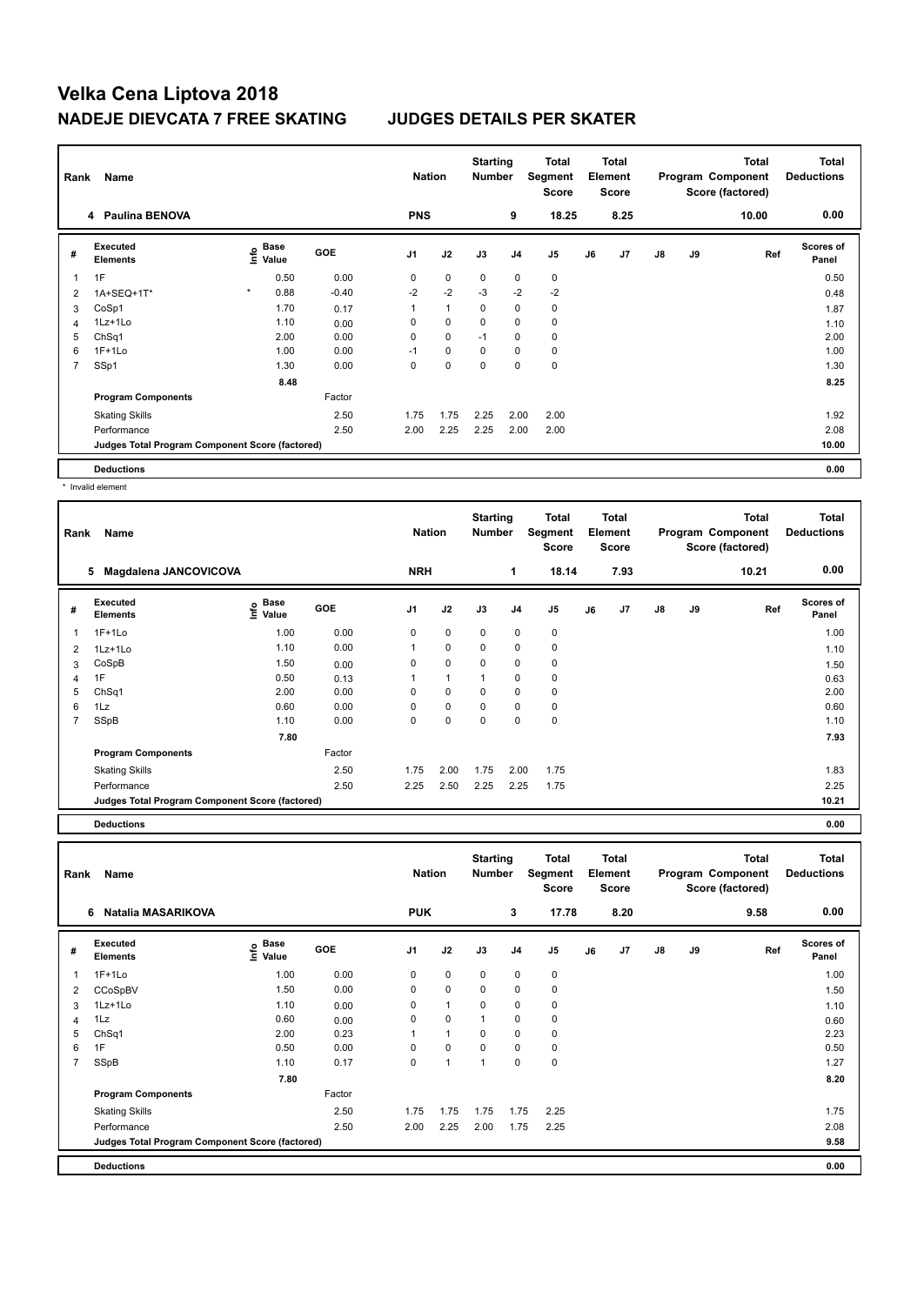| Rank           | Name                                            |                                  | <b>Nation</b> |            | <b>Starting</b><br><b>Number</b> |                 | Total<br>Segment<br><b>Score</b> |                | <b>Total</b><br>Element<br><b>Score</b> |       |               | <b>Total</b><br>Program Component<br>Score (factored) | <b>Total</b><br><b>Deductions</b> |                           |
|----------------|-------------------------------------------------|----------------------------------|---------------|------------|----------------------------------|-----------------|----------------------------------|----------------|-----------------------------------------|-------|---------------|-------------------------------------------------------|-----------------------------------|---------------------------|
|                | Vanessa Sophia KALUZOVA<br>7                    |                                  |               | <b>NMV</b> |                                  |                 | 6                                | 17.37          |                                         | 7.37  |               |                                                       | 10.00                             | 0.00                      |
| #              | Executed<br><b>Elements</b>                     | <b>Base</b><br>o Base<br>⊆ Value | <b>GOE</b>    | J1         | J2                               | J3              | J <sub>4</sub>                   | J <sub>5</sub> | J6                                      | J7    | $\mathsf{J}8$ | J9                                                    | Ref                               | <b>Scores of</b><br>Panel |
|                | $1Lz+1Lo$                                       | 1.10                             | 0.00          | 0          | $\mathbf 0$                      | $\mathbf{1}$    | 0                                | 0              |                                         |       |               |                                                       |                                   | 1.10                      |
| $\overline{2}$ | 1A                                              | 1.10                             | $-0.40$       | $-2$       | $-1$                             | $-3$            | $-2$                             | $-2$           |                                         |       |               |                                                       |                                   | 0.70                      |
| 3              | SSp1                                            | 1.30                             | $-0.20$       | $-2$       | 0                                | $\mathbf 0$     | $-2$                             | 0              |                                         |       |               |                                                       |                                   | 1.10                      |
| 4              | ChSq1                                           | 2.00                             | $-0.50$       | $-1$       | $-3$                             | $-1$            | $-1$                             | $-1$           |                                         |       |               |                                                       |                                   | 1.50                      |
| 5              | 1Lz                                             | 0.60                             | 0.07          | 1          | $\mathbf 0$                      | $\mathbf{1}$    | $\mathbf 0$                      | 0              |                                         |       |               |                                                       |                                   | 0.67                      |
| 6              | $1F+1Lo$                                        | 1.00                             | 0.00          | 0          | $\mathbf 0$                      | $\mathbf 0$     | 0                                | 0              |                                         |       |               |                                                       |                                   | 1.00                      |
| 7              | CCoSpBV                                         | 1.50                             | $-0.20$       | $-1$       | $-1$                             | $\mathbf 0$     | 0                                | $-1$           |                                         |       |               |                                                       |                                   | 1.30                      |
|                |                                                 | 8.60                             |               |            |                                  |                 |                                  |                |                                         |       |               |                                                       |                                   | 7.37                      |
|                | <b>Program Components</b>                       |                                  | Factor        |            |                                  |                 |                                  |                |                                         |       |               |                                                       |                                   |                           |
|                | <b>Skating Skills</b>                           |                                  | 2.50          | 2.00       | 2.00                             | 2.00            | 2.00                             | 2.25           |                                         |       |               |                                                       |                                   | 2.00                      |
|                | Performance                                     |                                  | 2.50          | 2.00       | 2.00                             | 2.00            | 1.75                             | 2.00           |                                         |       |               |                                                       |                                   | 2.00                      |
|                | Judges Total Program Component Score (factored) |                                  |               |            |                                  |                 |                                  |                |                                         |       |               |                                                       |                                   | 10.00                     |
|                | <b>Deductions</b>                               |                                  |               |            |                                  |                 |                                  |                |                                         |       |               |                                                       |                                   | 0.00                      |
|                |                                                 |                                  |               |            |                                  |                 |                                  |                |                                         |       |               |                                                       |                                   |                           |
|                |                                                 |                                  |               |            |                                  | <b>Starting</b> |                                  | Total          |                                         | Total |               |                                                       | <b>Total</b>                      | Total                     |

| Rank           | Name                                            |   | <b>Nation</b>                    |            | <b>Starting</b><br><b>Number</b> |             | <b>Total</b><br>Segment<br><b>Score</b> |      | <b>Total</b><br>Element<br><b>Score</b> |    |      | <b>Total</b><br>Program Component<br>Score (factored) | <b>Total</b><br><b>Deductions</b> |      |                           |  |
|----------------|-------------------------------------------------|---|----------------------------------|------------|----------------------------------|-------------|-----------------------------------------|------|-----------------------------------------|----|------|-------------------------------------------------------|-----------------------------------|------|---------------------------|--|
|                | 8 Elena SOLTYSOVA                               |   |                                  |            | <b>KEK</b>                       |             |                                         | 4    | 15.45                                   |    | 6.70 |                                                       |                                   | 8.75 | 0.00                      |  |
| #              | <b>Executed</b><br><b>Elements</b>              |   | <b>Base</b><br>e Base<br>⊆ Value | <b>GOE</b> | J1                               | J2          | J3                                      | J4   | J5                                      | J6 | J7   | $\mathsf{J}8$                                         | J9                                | Ref  | <b>Scores of</b><br>Panel |  |
| 1              | $1F+1Lo$                                        |   | 1.00                             | 0.00       | $-1$                             | $\mathbf 0$ | 0                                       | 0    | 0                                       |    |      |                                                       |                                   |      | 1.00                      |  |
| 2              | 1Lze+1Lo                                        | e | 1.00                             | $-0.20$    | $-2$                             | $-2$        | $-2$                                    | $-1$ | $-2$                                    |    |      |                                                       |                                   |      | 0.80                      |  |
| 3              | <b>USpB</b>                                     |   | 1.00                             | 0.00       | 0                                | $\pmb{0}$   | 1                                       | 0    | 0                                       |    |      |                                                       |                                   |      | 1.00                      |  |
| 4              | Ch <sub>Sq1</sub>                               |   | 2.00                             | 0.00       | 0                                | $\mathbf 0$ | 0                                       | 0    | 0                                       |    |      |                                                       |                                   |      | 2.00                      |  |
| 5              | CoSpBV                                          |   | 1.10                             | 0.00       | 0                                | $\mathbf 0$ | 0                                       | 0    | 0                                       |    |      |                                                       |                                   |      | 1.10                      |  |
| 6              | 1Lze                                            | e | 0.50                             | $-0.20$    | $-2$                             | $-2$        | $-2$                                    | $-1$ | $-2$                                    |    |      |                                                       |                                   |      | 0.30                      |  |
| $\overline{7}$ | 1F                                              |   | 0.50                             | 0.00       | 0                                | 0           | 0                                       | 0    | 0                                       |    |      |                                                       |                                   |      | 0.50                      |  |
|                |                                                 |   | 7.10                             |            |                                  |             |                                         |      |                                         |    |      |                                                       |                                   |      | 6.70                      |  |
|                | <b>Program Components</b>                       |   |                                  | Factor     |                                  |             |                                         |      |                                         |    |      |                                                       |                                   |      |                           |  |
|                | <b>Skating Skills</b>                           |   |                                  | 2.50       | 1.50                             | 1.50        | 1.50                                    | 1.75 | 2.25                                    |    |      |                                                       |                                   |      | 1.58                      |  |
|                | Performance                                     |   |                                  | 2.50       | 2.00                             | 1.75        | 1.75                                    | 2.00 | 2.00                                    |    |      |                                                       |                                   |      | 1.92                      |  |
|                | Judges Total Program Component Score (factored) |   |                                  |            |                                  |             |                                         |      |                                         |    |      |                                                       |                                   |      | 8.75                      |  |
|                | <b>Deductions</b>                               |   |                                  |            |                                  |             |                                         |      |                                         |    |      |                                                       |                                   |      | 0.00                      |  |

e Wrong edge

| Rank           | Name                                            | <b>Nation</b> |                           | <b>Starting</b><br><b>Number</b> |                | Total<br>Segment<br><b>Score</b> |             | <b>Total</b><br>Element<br><b>Score</b> |                |    | <b>Total</b><br>Program Component<br>Score (factored) | Total<br><b>Deductions</b> |    |      |                           |
|----------------|-------------------------------------------------|---------------|---------------------------|----------------------------------|----------------|----------------------------------|-------------|-----------------------------------------|----------------|----|-------------------------------------------------------|----------------------------|----|------|---------------------------|
|                | <b>Ela MARKOVA</b><br>9                         |               |                           |                                  | <b>ZVM</b>     |                                  |             | 10                                      | 13.60          |    | 5.57                                                  |                            |    | 8.53 | 0.50                      |
| #              | Executed<br><b>Elements</b>                     |               | Base<br>e Base<br>⊆ Value | <b>GOE</b>                       | J <sub>1</sub> | J2                               | J3          | J4                                      | J <sub>5</sub> | J6 | J7                                                    | $\mathsf{J}8$              | J9 | Ref  | <b>Scores of</b><br>Panel |
| 1              | ChSq1                                           |               | 2.00                      | 0.47                             | 1              | $\mathbf 0$                      | 1           | $\overline{1}$                          | $\pmb{0}$      |    |                                                       |                            |    |      | 2.47                      |
| 2              | 1F                                              |               | 0.50                      | 0.00                             | 0              | $\mathbf 0$                      | $\mathbf 0$ | $\mathbf 0$                             | $\pmb{0}$      |    |                                                       |                            |    |      | 0.50                      |
| 3              | CoSp                                            |               | 0.00                      | 0.00                             |                |                                  |             |                                         | $\overline{a}$ |    |                                                       |                            |    |      | 0.00                      |
| 4              | 1Lze                                            | e             | 0.50                      | $-0.20$                          | $-2$           | $-3$                             | $-2$        | $-2$                                    | $-2$           |    |                                                       |                            |    |      | 0.30                      |
| 5              | SSpB                                            |               | 1.10                      | 0.00                             | 0              | $\mathbf 0$                      | 1           | $\mathbf 0$                             | 0              |    |                                                       |                            |    |      | 1.10                      |
| 6              | $1S+1Lo$                                        |               | 0.90                      | 0.00                             | 0              | 0                                | 0           | 0                                       | 0              |    |                                                       |                            |    |      | 0.90                      |
| $\overline{7}$ | $1F+1Lo<<$                                      | <<            | 0.50                      | $-0.20$                          | $-2$           | $-2$                             | $-3$        | $-2$                                    | $-1$           |    |                                                       |                            |    |      | 0.30                      |
|                |                                                 |               | 5.50                      |                                  |                |                                  |             |                                         |                |    |                                                       |                            |    |      | 5.57                      |
|                | <b>Program Components</b>                       |               |                           | Factor                           |                |                                  |             |                                         |                |    |                                                       |                            |    |      |                           |
|                | <b>Skating Skills</b>                           |               |                           | 2.50                             | 1.50           | 1.50                             | 1.75        | 1.75                                    | 1.50           |    |                                                       |                            |    |      | 1.58                      |
|                | Performance                                     |               |                           | 2.50                             | 1.75           | 1.50                             | 2.00        | 2.00                                    | 1.75           |    |                                                       |                            |    |      | 1.83                      |
|                | Judges Total Program Component Score (factored) |               |                           |                                  |                |                                  |             |                                         |                |    |                                                       |                            |    |      | 8.53                      |
|                | <b>Deductions</b>                               |               | Falls:                    | $-0.50$                          |                |                                  |             |                                         |                |    |                                                       |                            |    |      | $-0.50$                   |

<< Downgraded jump e Wrong edge